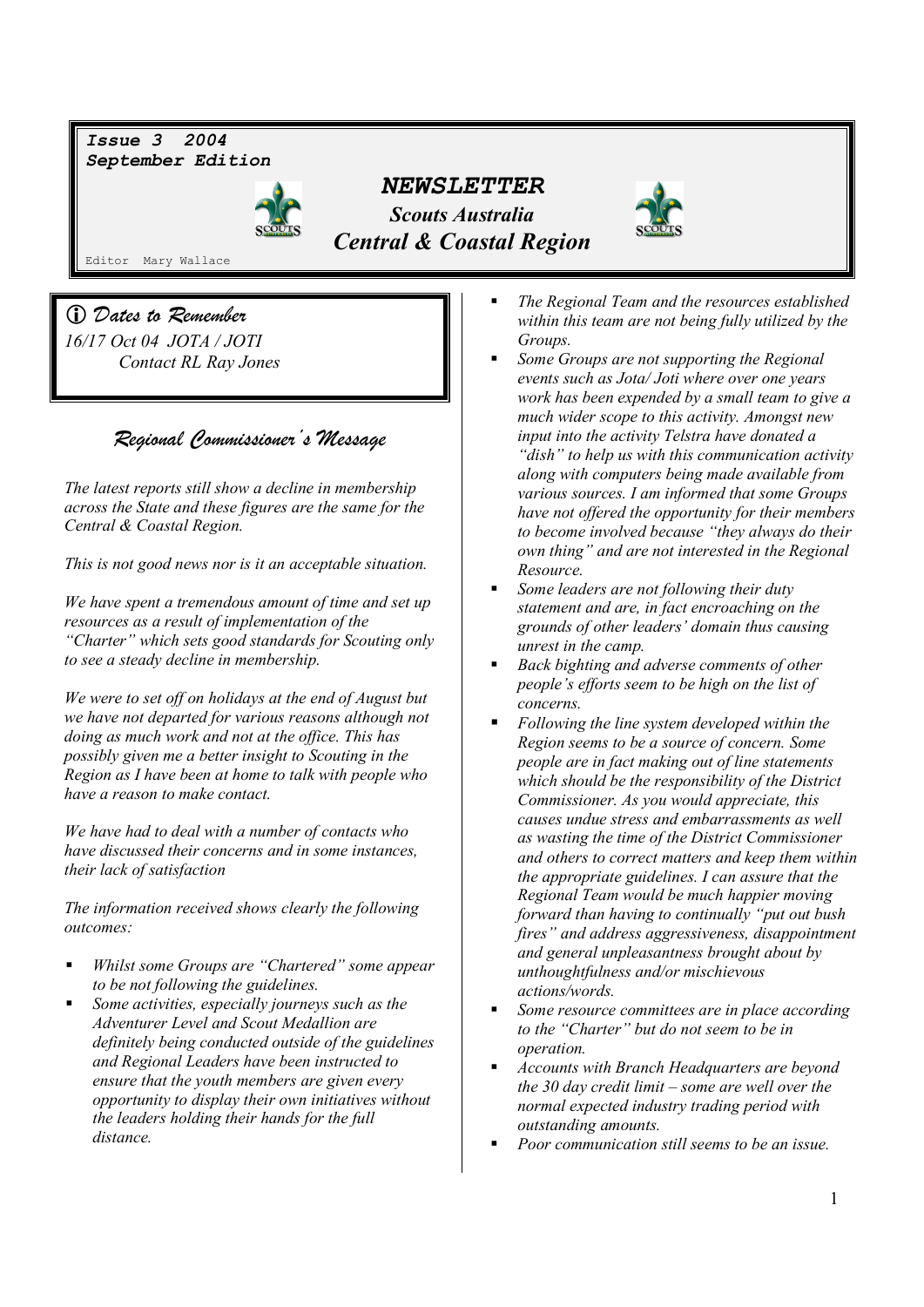*Whilst the above items are the ones of annoyance they do not dominate and we would like to reduce them to a zero count for an ideal situation. These items are not directed at any one Group or person/s and are listed as constructive notes with the desire to assist in achieving top quality relationships and product delivery.* 

*The Region is accountably progressive with emphasis on growth to the Movement through the delivery of quality programming. Harmony amongst our people with greater emphasis on quality achievements through good teamwork would be an asset.* 

*The Movement should deliver fun, friendship and a feeling of a job well done if we all follow the guidelines and maintain the quality of high standards required with the introduction of the "Charter"* 

*Yours in Scouting* 

*R W Hodda Regional Commissioner Central & Coastal Region*



# *A word (or two) from the District Commissioner*

*Many activities have taken place since our last newsletter with some Sections having produced quite exciting themes with imaginative and creative program content.* 

*Members have participated in the Region Cub Scout Rally, World Scout Day, Charter Presentations, Queensland Leader's Activity Weekend (QLAW), Parkside Stocktake, 10 Year Old Camp, Operation Rainbow Bird, Queen's Scout Presentation, Abseiling, Hiking, Sleepovers, Pack Holidays, Mob Holidays, Bike Hike, Defensive Driving, Progressive Dinner, Visiting places of interest in the community, Providing service to the community, Conservation Projects, Award Presentations, Advancement Ceremonies, Meeting with community representatives, Fundraising and regular formation meetings.* 

*Di Boucher has been instrumental in ensuring the Cub Scout Rally and Ten Year Old Camp went ahead as planned. Di coordinated the events with the support of Leaders and helpers who worked together to ensure their success. All but one Group in the Region participated in the Cub Scout Rally which was enjoyed* 

*by Cub Scouts and Joey Scouts. Ten Year Old Camp was attended by 22 Cub Scouts and Leaders and three Bucasia Scouts who provided assistance on this important training weekend.* 

*Presentation of the Queen's Scout Award to Brendan Ross at the Banksia Group Den was a pleasant experience and Brendan can be justly proud of his efforts in gaining this Award. Preparation for and presentation of this important occasion were in keeping with the significance of the Queen's Scout Award and I trust Brendan will have fond and lasting memories of his special day.* 

*Mackay City Central and Banksia Groups have been presented with their Charter Certificates and new Queensland scarves. Moranbah and Sarina Groups have reached Charter status and we look forward to their presentations in the near future. Congratulations to all.* 

*Congratulations to the following recipients of Adult Recognition Awards announced on World Scout Day.* 

*Janet Brown, GL Moranbah Group, Certificate of Merit; Rod Lean ASM NU Mackay City Central Group, Certificate of Merit; Peter Mumford Central & Coastal Region, Silver Arrowhead; Jo Brzozowski JSL Banksia Group, Silver Arrowhead; Lance Hodda ASM U Sarina Group, Silver Koala, Harry Roestenburg, RA Mackay City Central, Silver Emu.* 

*For reasons unknown we seem to be experiencing difficulties in implementing the Scout Section Journey Planning and Emergency Guidelines. I urge all Scout Section Leaders to familiarise themselves with these requirements so that a Scout attempting a Journey at any level whether it be Pioneer, Explorer or Adventurer, will receive the necessary guidance he or she is entitled to in order to meet the standards required. The document is most user friendly and provides all requirements of journey planning in clear, concise detail and is to be used within Queensland Branch. When a Scout Section Leader does not have the required qualifications to carry out the role of Supervisor for all three Journeys or Assessor in the case of the Pioneer Journey, a suitably qualified person will be nominated by the Regional Leader responsible for the Scout Section. Assessors for Explorer and Adventurer Journeys are appointed by the Regional Commissioner and/or District Commissioner. Our current appointments are Regional Leaders Marg Barber and Dave Brown.*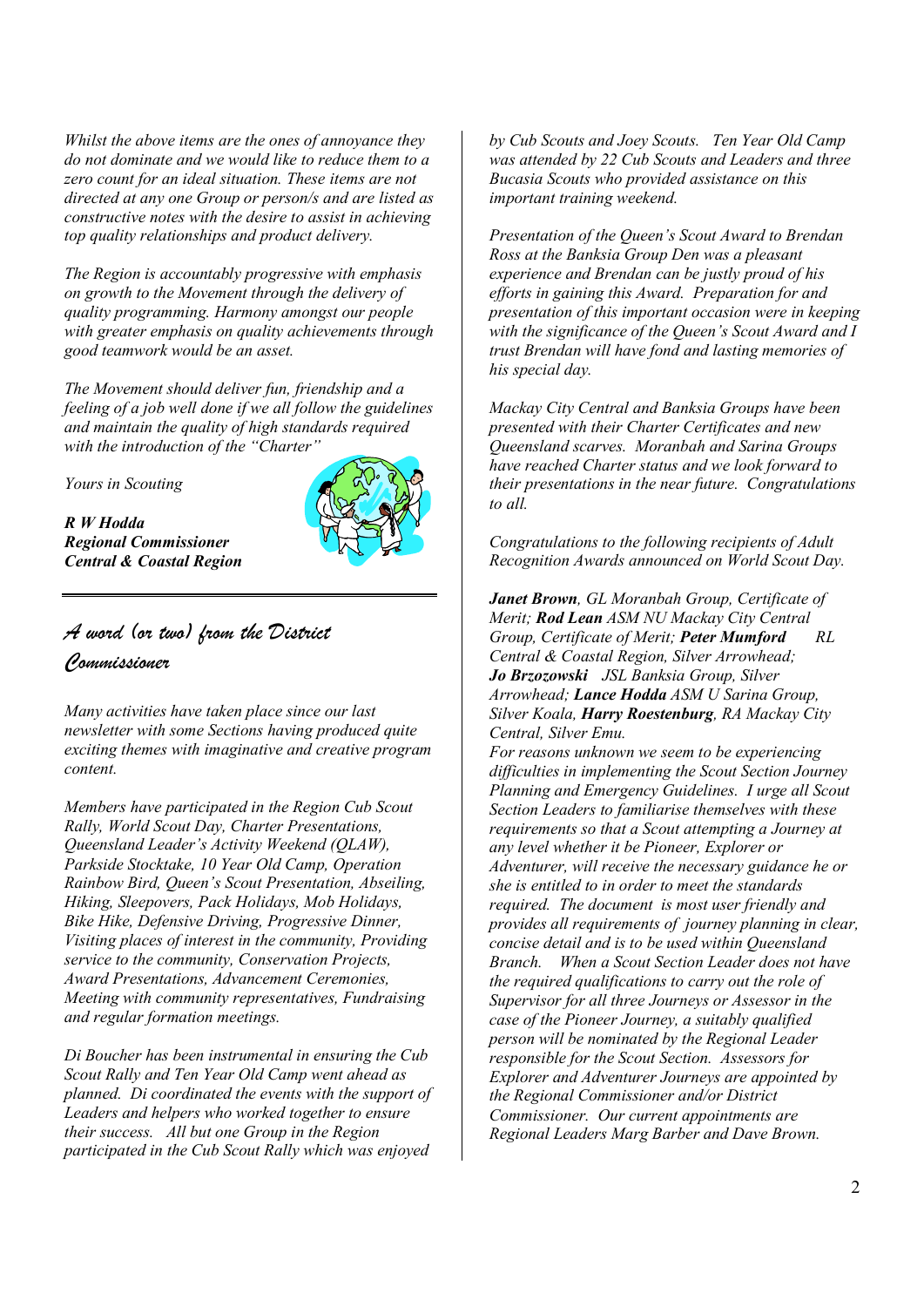*Should a copy of the Journey Planning and Emergency Guidelines document be required please let me know.*

*Section membership criteria is detailed in the Message from the Chief on page 2 of the September 2004 Scout About Newsletter. This should clear up any misconceptions we may have had regarding age ranges within our Sections.* 

*With the support of members and their families and friends we undertook to provide our services to Parkside Timber and Hardware to assist with their stocktake on 31st August 2004. I wish to acknowledge Rotarians Rob Denman, Adrian Gibson, Ross Hyland, John Taylor and Greg Whitmore who boosted our team to the required number. My sincere thanks to all participants for their commitment to fundraising for our District.* 

*Keep up the good work, have fun, keep smiling and until next time "Good Scouting".* 

*Margaret Hodda District Commissioner Mackay District*

#### *Joey Scout Section Report*

*I had the great pleasure of being invited to the Harry Potter Mob Holiday held by Banksia Joey Scout Mob on the 10th,11th and 12th September. Friday Night we arrived at Platform 9 3/4 (Mackay Train Station) and met Hagrid, who walked all the young wizards down the platform to Hogwarts Express (the Tilt Train). On the train the young wizards put on their robes in preparation for the arrival at Hogwarts Station (Sarina Station) where they were met by Hagrid with his lantern. On arrival at the Hogwarts School the young wizards were met by Dumbledore the Headmaster who greeted them as they entered the Great Hall with Professor McGonagall. After entering the Great Hall, the Sorting Hat put all the young wizards into their Houses where* 

*they stayed all weekend. Over the weekend, the young wizards learned how to fly broomsticks with Madam Hooch and played a game of Quidditch. Herbology classes included repotting Mandrake Heads, Care of Magical Creatures included Flubber Worms,and a game of Hinky Pinks.* 

*Saturday night we enjoyed the Great Feast, Dumbledore put a spell on dessert to make it special and to see some of the faces it surely was!* 

*The young wizards also enjoyed enchanted pictures as well but by this stage they seemed to be under a sleeping spell and most missed the end. Sunday Morning included a Wizards Own, we learned how to make Flying Keys, and also had the House Cup games and challenges.* 

*Other characters there included the Minister of Magic, Madame Pomfrey, Professor Snape and Scabbers who proved to be very popular. The House Elves Dobby, Winky and Nicholas, also made the weekend special for the Joey Scouts. They had to wear 'teatowels' for clothes and Dobby also had his pointy ears. Many thanks go to the Leaders and parents for all the efforts put into making it such a great weekend. It is a lot of hard work but the looks on the Joey Scouts faces make it all worthwhile. They really got into the theme and thoroughly enjoyed themselves.* 

*Thank you also for inviting me to come along. I wouldn't have missed it for the world! Wallaby's tip: If you are ever in the situation where you are missing a bung in your airbed, use an unopened bottle of glue as this works well I found out! Thanks Pera!* 

*Don't forget when planning a Sleepover or Mob Holiday to look outside the square and try something different!* 

*Wendy Harm,( Wallaby) RL Joey Scouts* 

### *Scout Section Report*

*This year Operation Rainbow Bird was a hike over two days,11th and 12th of September.* 

*Day one was a good day for a hike, sunny but a little on the cool side. The track along the Crediton Creek was a good walk to get us broken in for the next day. Along the river to the Broken river camping grounds is a distance of about 10.5km.* 

*Day two was a hike from the camping grounds to the Eungella Chalet along the Clarke Range track taking in the Sky Window and other look outs along the way, a distance of just over 10 klms. Day 2 also showed us experimenting with putting the faster and slower walkers in different positions and demonstrating what happens when the faster walkers get to far ahead. The overall pace is actually faster with the slower walkers in front.(I would suppose that it is a form of peer group pressure actually pushing them a bit harder)*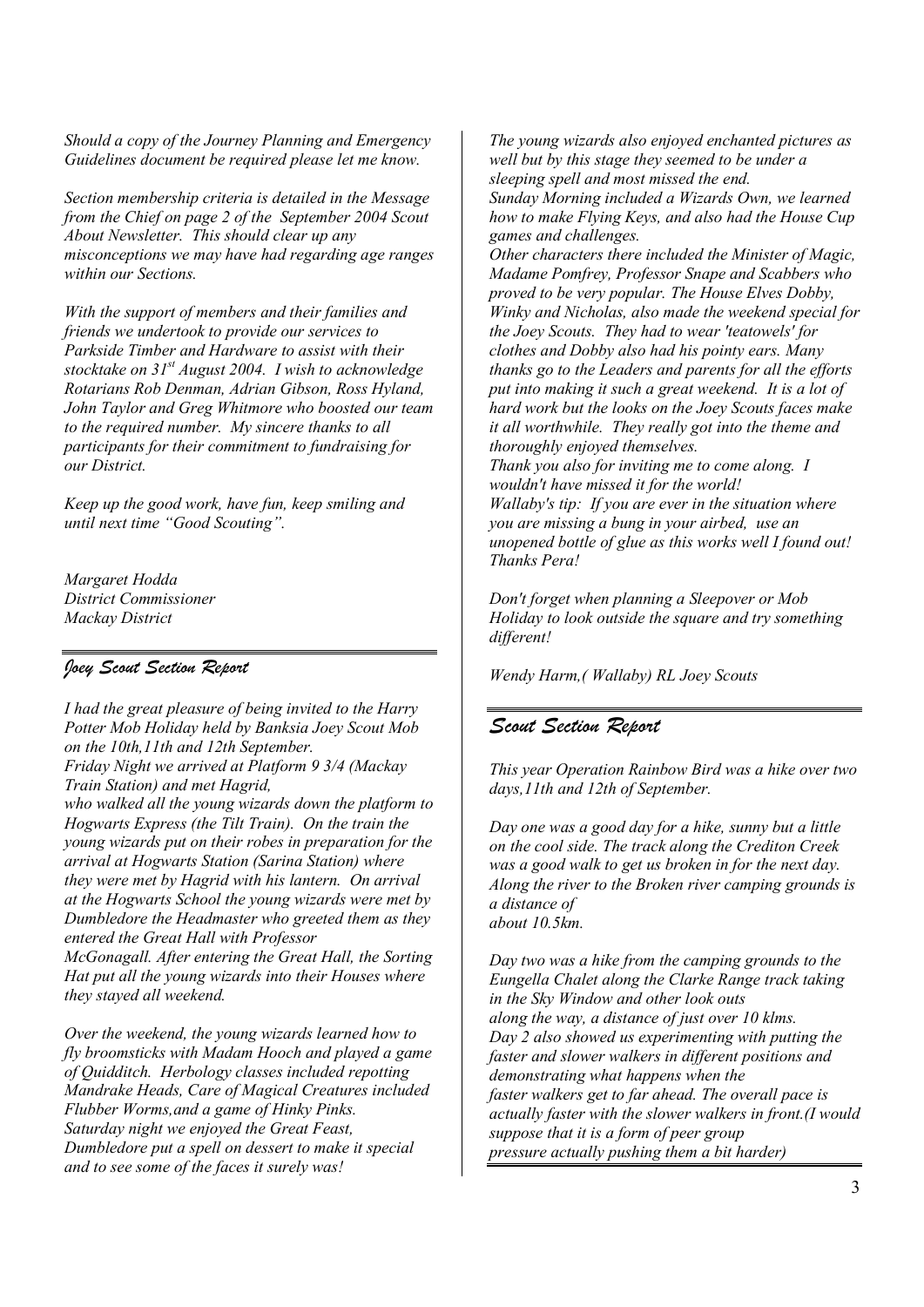*Only two groups participated this year with 7 scouts plus 2 leaders from Banksia and 5 scouts with one leader from Mackay City Central as well as 2 Regional Leaders.* 

*We all had a great time, ask the campers from Banksia about the pig coming to visit the campsite in the middle of the night. The leaders enjoyed the overseas campers next door on the Friday night, the entertainment was great.* 

*Thanks to everyone who participated, you helped to make it a fun weekend.* 

*Marg Barber (RIK)* 



*During the last few months the Mackay Rovers have been keeping active with their weekly program as well as a few more major activities.* 

#### *Daffodil Ball*

*As many of you may be aware the annual Daffodil Ball was held at the Mackay Entertainment Centre on Saturday 14 August. This event is held each year in an effort to raise money for the Queensland Cancer Fund. This year the crew put the Rover motto of Service into action and assisted in preparations for the Ball. Assistance was given most of the day setting up tables and chairs, folding napkins and setting tables as well as blowing up hundreds of helium balloons. After a short break to attend the Mackay City Central Group Charter Presentation we returned in the evening* 

*in full uniform. Our main duties for the evening where showing people to their seats as they arrived and selling raffle tickets.* 

*The guys also found themselves useful retrieving balloons that had escaped and floated up to the rather high ceiling.* 

*All the Rovers had a most enjoyable time and being in our uniforms provided a great opportunity for positive exposure with the general community as well as some of our local business leaders.* 

*The evening was a great success and once again raised a large amount of valuable funds for this most worthwhile cause.* 

*On Saturday 4 September we held a Corporate Car Wash at the old Mitre 10 Building on the corner of Gordon and Gregory Streets as part of our fundraising efforts for Tassie Moot. Tassie Moot is the Australian Rover Moot being held at Lake Barrington at the end of this year. We are trying to get every member of our Crew to be able to attend this event.* 

*We had businesses sponsor us to wash fifty cars for free and in return we handed out advertising material from each of the businesses who supported us to the drivers of the fifty cars.* 

*The car wash was reasonably successful. We believe that we could have washed more cars had we been in a different location where people were stopping for some other reason not just to get their car washed.* 

#### *Service Moot*

*On the weekend of the 11 &12 September the crew took a trip to the Caves near Rockhampton for a Central Queensland Moot that involved Rovers from Mackay to Maryborough.* 

*Over the weekend we carried out some service on a private property including rebuilding a driveway and some general cleaning up. There are some caves located on the property which the owner allows the local scouts to utilise.* 

*The owner greatly appreciated our assistance and all the Rovers in attendance agreed that it was great to help someone who was so willing to help the Scout Movement.* 

*Malinda Winter Crew Leader Mackay City Central Rover Crew*



*Photo of Rovers at the Daffodil Ball as printed in the September Edition of "City Life"* 

*Corporate Car Wash*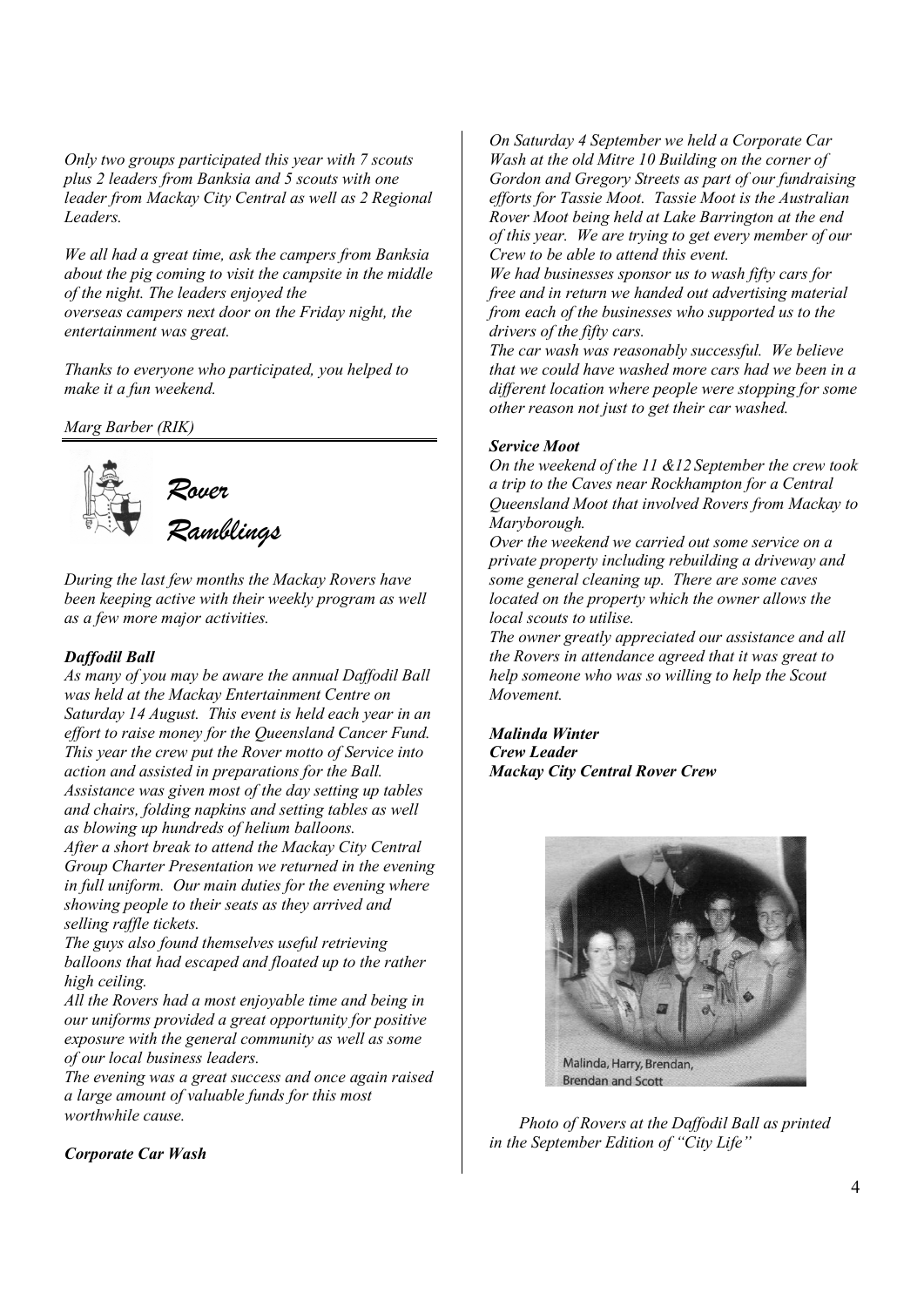# *Vanuata Venture June/July 2005 2005*

*In the June/July school holidays next year we are aiming to send a group of Venturer Scouts from Central and Coastal Region to Vanuatu for ten days of fun, service, friendship, discovery, challenge and relaxation.* 

*At this stage the cost for each participant is estimated at less than one thousand dollars with major fundraising events planned to reduce this amount further.* 

*Interested? Aged 14 years or older by June 2005? Prepared to experience worldwide scouting in person? Think about the adventure! Think about the fun!* 

*More information available from your group leader soon.* 

*Jayne Mumford Regional Leader Major Activities*

*Jota & Joti Jota & Joti* 

*Lots of preparation has been done to make the 47th Annual Jamboree on the Air and 8th Jamboree on the Internet one to be remembered.* 

*Come along to Rowallan Park on Saturday 16th October and Sunday 17th October to join in the fun. Chat live with other Scouts and Guides worldwide. Access the world via HAM Radio and Computer Chat Rooms using 2 way satellite. All sections can join in the fun and friendship.* 

*Visit for the afternoon or the morning or camp for the weekend.* 

*All groups have application forms.* 

*Contact Ray Jones at 49548845 (after hours) should you require any further information.* 

*Ray Jones Regional Leader – Special Activities* 



# *2004 Cub Scout Rally 2004 Cub Scout Rally 004 Rally*

**"Jungle Gathering"** was the theme for the Central and Coastal Region Cub Scout Rally, which was held at Rowallan Park, near Mackay, on Saturday 24th July 2004.

Approximately 80 Cub Scout and 15 leaders from Mackay and Whitsunday Districts and 8 Regional Leaders, as well and parents and supporters, enjoyed the afternoon of activities. Cub Scout packs that attended the rally were from Bowen, Whitsunday Coast, Moranbah, Sarina and Mackay.

Mrs Diane Boucher, Youth Program Leader, Cub Scouts, co-ordinated the fun activities, which fitted into the theme. Some of the activities were as follows:-

Jungle Vine Jaunt – Ropes Course Canoeing Kaa's Twisters – making & cooking damper twists Jungle Tucker – pikelet cooking Akela's Den – Jungle Animal woggle making Jungle Masks – animal masks Jungle Collage – collage pictures Mowgli's Mission – Jungle food gathering Kaa's Delight – see what Kaa has eaten Jungle Training – Knock-ems – jungle animals Waingunga River Fishing – magnet fishing and fish identification

Mr Dennis Tuckerman, Regional Leader, Scout Fellowship and Memorabilia, displayed his vast collection of badges, uniforms, and animals from the Jungle Book story.

Special guests who attended the Cub Scout Rally were the Regional Commissioner, Central and Coastal Region, Mr Bob Hodda, and District Commissioner Mackay District, Mrs Margaret Hodda.

*Mrs Mary Wallace Regional Leader Community Relation* 

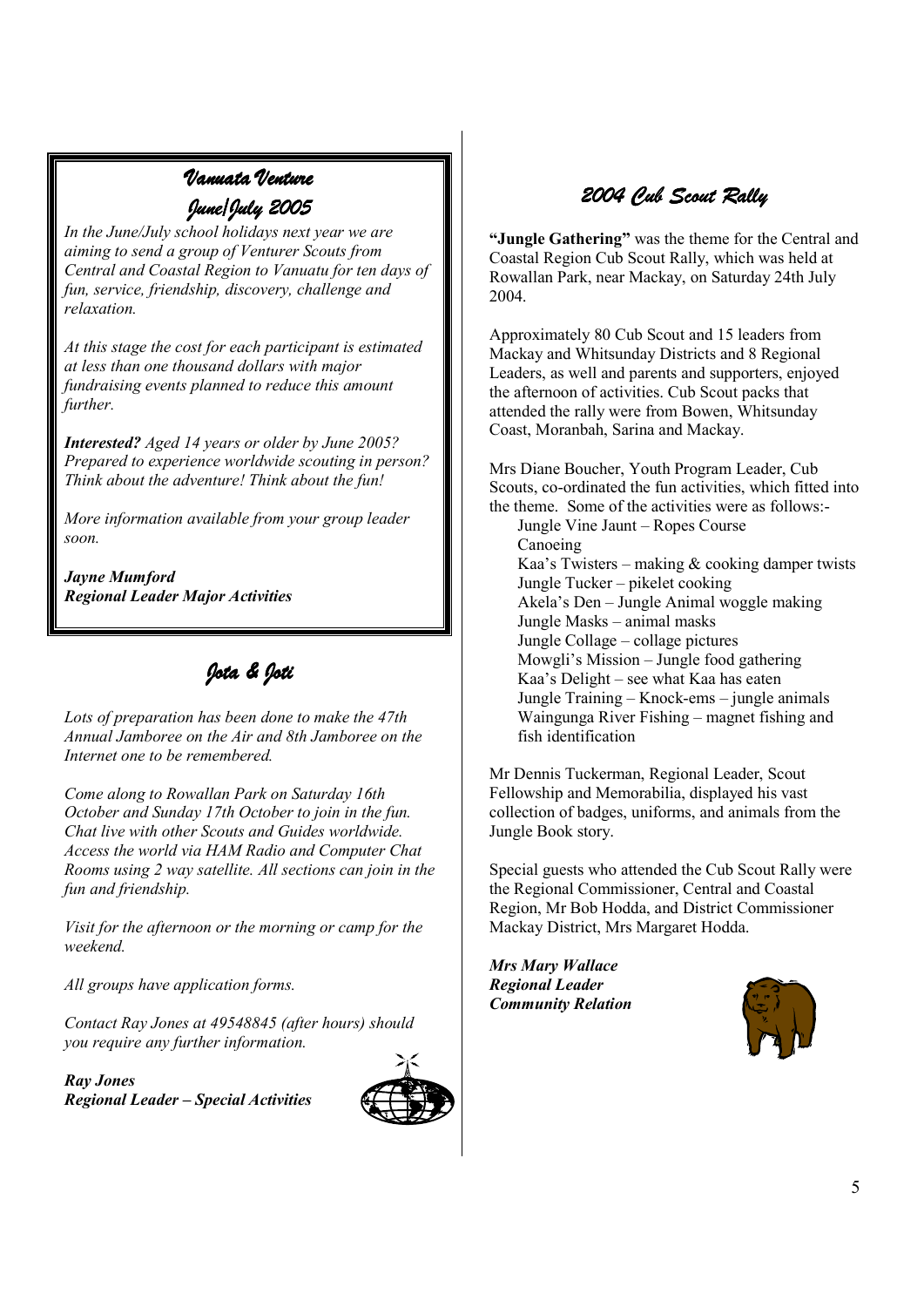# *Banksia Scout Group Report*

*One of Banksia Group's highlights for the term was the Queen's Scout Badge presentation to Brendan Ross. This was the second Queen's Scout presentation within a year. The work involved in this great effort, which was completed on the eve of Brendan's 18th birthday, was on display for all to see. Many kind words and funny stories were shared and the day will not be forgotten for many years to come.* 

*At the final meeting of the term were two special presentations. The first was the presentation of the charter document to the group. Without the help of all associated with the group this would not have been possible. On the same night Joann Brzozowski was presented with the Silver Arrow Head in recognition for her work as a leader in the Joey Scout Section.*

*Each section, and the group as a whole, have been very active and seen keeping the OUT in ScOUT.* 

*The challenge from the Chief to have a meal in a public place on World Scout Day saw a Big Breakfast in Bunnings Carpark. The recipe for success = a good roll up, McDonalds food, a public carpark and a good imagination. Image is a major focus in the 2015 plan.* 

*The group was also seen out and about in uniform, hats and sunscreen with 40 members and family door knocking for the Queensland Cancer Fund. With only 1 weeks notice this is a great result.* 

*Our OUTings seem to be getting bigger and so is the group, in the last term there have been 12 new youth members sign up and a number of others who have visited.* 

*The quality of the sectional programs has played an important part in this growth and to add to the knowledge of the leaders Banksia sent Toni McNeill SL and Joann Brzozowski JSL to Brisbane to attend QLAW. Both leaders have reported a good weekend and have brought back a wealth of information. We all look forward to this information and ideas being incorporated in the groups current programs. The Joey Scout section proved that the magic associated with scouting is alive and well. It all began on Platform 9 ¾ (Mackay Station) and a trip on the Hogwarts Express (Tilt Train) to Platform 7 ½ (Sarina Station). Then it was on to Hogwarts School of Magic and Wizardry (Sarina Scout Den). The sorting hat, the great hall, flying lessons (broom sticks of course), and much more kept all in high spirits.* 

*The Cub Scout Section have been busy and have spent a great deal of time away from the den. Cub scout rally, 10 year old camp,10 pin bowling and sausage sizzle at BG's, a wide game at the harbour and a scavenger hunt in town. All of that sounds like a term of activity but the best was yet to come. Bucasia Cub Scouts were invited to Banksia Scout Den for the inaugural Cub Wars (no not fighting but a fun night of Alien Baseball) Banksia was victorious but everyone was a winner. Next year it is planned to do it all again.* 

*The Scouts went back to basics for the term. With such a young troop the leaders decided to go back to the beginning and start again. That meant back to the early days of staves and BP. Every thing lead up to Operation Rainbow Bird which was planned, this year, by 2 Banksia Scouts, Liam McNeill and Joshua Brzozowski. From the reports received it would appear to have gone well.* 

*The Venturer section have also had a great term. A Hike was conducted at Mt Britton near Nebo those who attended had a great time. The section has grown recently and with the advancement of scouts into venturer scouts. A strong unit is developing.* 

*Yours in ScOUTing Jean Brown GL* 

# *Bucasia Group*

*Bucasia group has been busy for the month of August. All sections participated in bring a friend and much fun was had by all. We had a group disco at the end of the month with about twenty youth member and friends attending. We also participated in ten year old camp with our two scouts and a leader assisting with activities. Joey Scouts had a fancy dress party and Cub Scouts visited Banksia Cub Scout Pack and finished the term with a progressive dinner.* 

*Nadine Cini, Group Leader*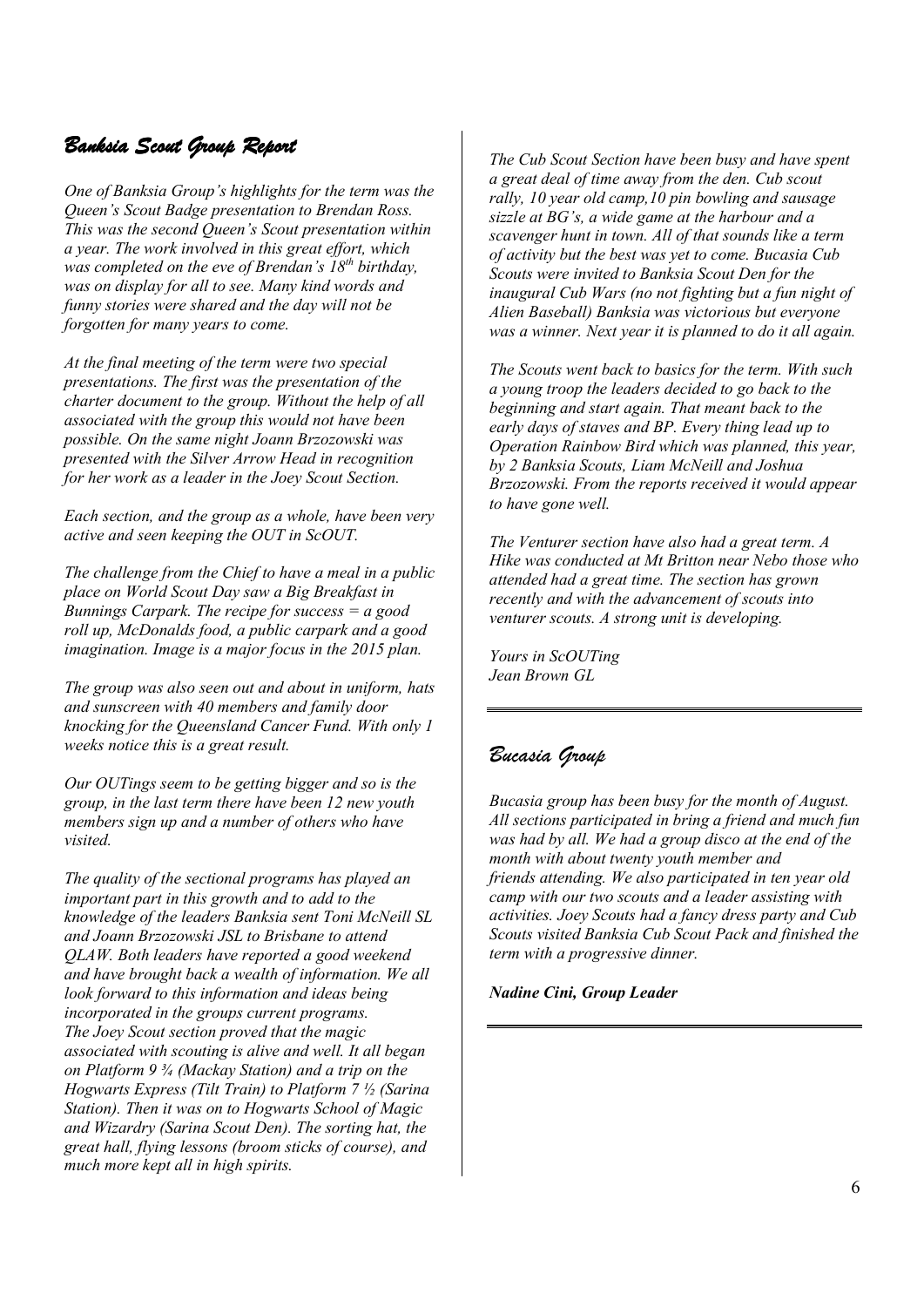# *Bowen scout Group News*

*We entered a float in the Lions Festival Parade. The theme for the parade was the colours of Bowen. It was a bright colourful event. Our float was covered in drawing representnig the varius aspects of life in Bowen from Fishing to Market Farming Cattle the reef etc. There was also a large worm made of paper machè that the Venturer Scouts constructed. The reason for this is the Venturer Unit are known as the worms. We also had all sections flags adding to the colour as well as the Australian flag. We are also busy preparing for Jota/Joti. We are camping at a place called Pick Handle, which is a small recreation reserve on the Bogie River about half way between Bowen and Collinsville. Eric Neale is our operator who will set up his radio Gear for us. We will come back to Bowen to visit the Volunteer Marine Rescue communications base and look over their boat if they are not out on rescue. The internet will also happen Sunday afternoon at Eagles place.* 

*Greg Windsor (Eagle) Group Leader, Bowen Scout Group*

## *Chaplains Corner*

*An activity based on Peace of Spirit. CHILDREN'S TIME Theme True Happiness - true Peace Object Piece of A4 paper Source The folding was shown to me by a teacher, source unknown. The patter was adapted to our region.* 

*There once was a man who was searching for true happiness. So he began to think of things that could make him happy. He decided to build a house. For sure he would be happy with a big brand new house.* 

*Fold paper so that the top right corner comes down as a triangle to meet the left side of the paper. Then fold the left top down to meet the right side of the paper. It should now look like a house.*

#### *He was happy for awhile, but then he began to get bored and thought -what I really need is a sail boat.*

*Unfold one angle so that the paper roughly resembles a sail boat with a big triangle sail.* 

*He sailed all around The Whitsundays and then the World and he saw lots of interesting things, but again he began to get bored.* 

*One day he saw a jet aeroplane fly over, so he got himself an aeroplane.* 

*\* Fold paper back into house form, then fold paper together and bend the sides down to form wings. Note, that the fold should be straight and parallel to the body of the "plane".* 

*He flew from country to country. He still could not find the peace and happiness that he was looking for.* 

*He sat down one day and thought and thought about it - and finally he decided to go into outer space. Surely he could find happiness there. So he got himself a rocket.* 

*\* Tear the wings off the plane. It should look a bit like a rocket now, especially if you unfold the main fold.* 

*He flew off into the sky and flew right around the moon, yet he still could not find the happiness and peace he longed for.* 

*Finally he came home, and when he got there he met a man who seemed to have the peace and happiness that he was looking for. So he asked the man, "How can I find peace and happiness? I have a house, and a sailboat, and an aeroplane, and even a rocket ship, but I still am not happy. Where can I find what I am looking for? The man smiled and said* 

*\* unfold the paper completely. It should now be a cross!* 

*"Until you find Jesus and ask him to rule over you and to guide and lead you each day, you will never find true joy, or peace, or happiness." Greg Windsor, Chaplain*